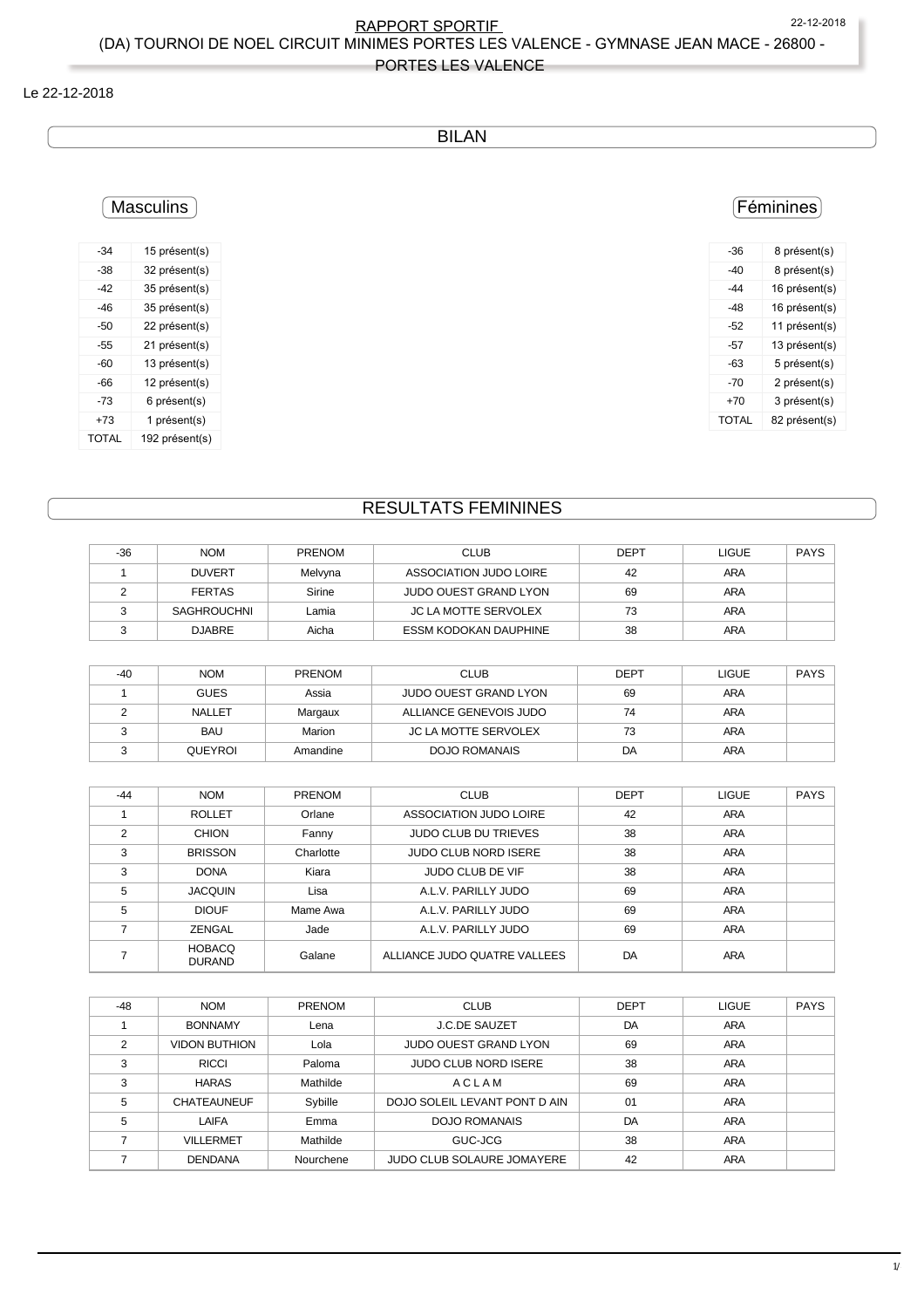### <sup>22-12-2</sup><br>- RAPPORT SPORTIE (DA) TOURNOI DE NOEL CIRCUIT MINIMES PORTES LES VALENCE - GYMNASE JEAN MACE - 26800 22-12-2018 PORTES LES VALENCE

| $-52$ | <b>NOM</b>       | <b>PRENOM</b> | <b>CLUB</b>                       | <b>DEPT</b> | <b>LIGUE</b> | PAYS |
|-------|------------------|---------------|-----------------------------------|-------------|--------------|------|
|       | <b>CATHEBRAS</b> | Zoe           | JUDO 42                           | 42          | <b>ARA</b>   |      |
| ◠     | <b>EMERY</b>     | Noemie        | ALLIANCE JUDO QUATRE VALLEES      | DA          | <b>ARA</b>   |      |
| 3     | <b>MECHTA</b>    | Naela         | AM PIERRELATTE                    | DA          | <b>ARA</b>   |      |
| 3     | <b>FOURNIER</b>  | Typhaine      | <b>J.C.TEILLOIS</b>               | DA          | <b>ARA</b>   |      |
| 5     | <b>REY</b>       | Maelly        | ALBANAIS SEYSSEL JUDO PAYS<br>SAV | 74          | <b>ARA</b>   |      |
| 5     | <b>DERONZIER</b> | Clarisse      | ALBENS JUDO                       | 74          | <b>ARA</b>   |      |

| $-57$ | <b>NOM</b>        | <b>PRENOM</b> | <b>CLUB</b>                  | <b>DEPT</b> | <b>LIGUE</b> | <b>PAYS</b> |
|-------|-------------------|---------------|------------------------------|-------------|--------------|-------------|
|       | <b>ZUCCA</b>      | Doriane       | <b>JUDO OUEST GRAND LYON</b> | 69          | <b>ARA</b>   |             |
| 2     | <b>ARMAND</b>     | Manon         | <b>DOJO ROMANAIS</b>         | DA          | <b>ARA</b>   |             |
| 3     | <b>AMOKRANE</b>   | Sarah         | A.S. MISTRAL DRAC            | 38          | ARA          |             |
| 3     | <b>MEDJBEUR</b>   | Kenza         | <b>DOJO GRENOBLOIS</b>       | 38          | ARA          |             |
| 5     | <b>SERPOLLIER</b> | Isalyne       | <b>JUDO OUEST GRAND LYON</b> | 69          | <b>ARA</b>   |             |
| 5     | MAZIERE           | Anais         | <b>J.C.DE SAUZET</b>         | DA          | <b>ARA</b>   |             |
|       | <b>HILAIRE</b>    | Elsa          | ALLIANCE JUDO QUATRE VALLEES | DA          | <b>ARA</b>   |             |
|       | <b>DULUYE</b>     | Louane        | A.S.LAGNIEU                  | 01          | <b>ARA</b>   |             |

| $-63$ | <b>NOM</b>     | <b>PRENOM</b> | <b>CLUB</b>                      | <b>DEPT</b> | <b>LIGUE</b> | PAYS |
|-------|----------------|---------------|----------------------------------|-------------|--------------|------|
|       | PALANDRE       | Louise        | DOSHODAN DE<br>TARTARAS/DARGOIRE | 42          | <b>ARA</b>   |      |
|       | <b>DENDANA</b> | Narimene      | JUDO CLUB SOLAURE JOMAYERE       | 42          | <b>ARA</b>   |      |
| ◠     | GAILLARD       | Charlotte     | <b>JUDO CLUB ST MARCELLOIS</b>   | DA          | ARA          |      |
|       | <b>LESIEUR</b> | Romane        | J.C. ANNECY                      | 74          | <b>ARA</b>   |      |
|       | SAVIN          | Cassandra     | AM PIERRELATTE                   | DA          | ARA          |      |

| 70<br>-70 | <b>NOM</b>      | PRENOM  | CLUB                        | DEPT | LIGUE | <b>DAVC</b> |
|-----------|-----------------|---------|-----------------------------|------|-------|-------------|
|           | <b>BESSAIRE</b> | ∟ise    | DOJO GESSIEN VALSERINE      | 01   | ARA   |             |
|           | TORRES          | Noellie | <b>JC LA MOTTE SERVOLEX</b> | 73   | ARA   |             |

| +70 | <b>NOM</b>     | <b>PRENOM</b>  | CLUB                         | <b>DEPT</b> | LIGUE | <b>PAYS</b> |
|-----|----------------|----------------|------------------------------|-------------|-------|-------------|
|     | RUDAKANGWA     | Denise Melissa | CHABLAIS-LEMAN ARTS MARTIAUX | 74          | ARA   |             |
|     | <b>GUERCIN</b> | Loise          | <b>JUDO KWAI MONTELIMAR</b>  | DA          | ARA   |             |
|     | <b>CHERIFI</b> | Sephora        | <b>JC BOURG LES VALENCE</b>  | DA          | ARA   |             |

## **RESULTATS MASCULINS**

| $-34$ | <b>NOM</b>     | <b>PRENOM</b> | <b>CLUB</b>                 | <b>DEPT</b> | <b>LIGUE</b> | <b>PAYS</b> |
|-------|----------------|---------------|-----------------------------|-------------|--------------|-------------|
|       | <b>GRIRANE</b> | Ismael        | <b>DOJO ROMANAIS</b>        | DA          | <b>ARA</b>   |             |
| 2     | <b>SICARD</b>  | <b>Thomas</b> | ALBENS JUDO                 | 74          | <b>ARA</b>   |             |
| 3     | <b>RAHAL</b>   | Khalil        | STADE OLYMP.GIVORS          | 69          | <b>ARA</b>   |             |
| 3     | LAALA-BOUALI   | Ayyub         | GUC-JCG                     | 38          | <b>ARA</b>   |             |
| 5     | <b>OTTEMER</b> | Noah          | <b>JUDO CLUB DE CROLLES</b> | 38          | <b>ARA</b>   |             |
| 5     | LANDRY         | Arnaud        | <b>J.C.DE MEXIMIEUX</b>     | 01          | <b>ARA</b>   |             |
|       | <b>GUIRAO</b>  | Killian       | ALLIANCE GRESIVAUDAN JUDO   | 38          | <b>ARA</b>   |             |
|       | <b>DELERUE</b> | Charles       | A.S.LAGNIEU                 | 01          | <b>ARA</b>   |             |

| $-38$ | <b>NOM</b>                      | <b>PRENOM</b> | <b>CLUB</b>                 | <b>DEPT</b> | <b>LIGUE</b> | <b>PAYS</b> |
|-------|---------------------------------|---------------|-----------------------------|-------------|--------------|-------------|
|       | ABOUALLALA                      | Qassim        | <b>JC LA MOTTE SERVOLEX</b> | 73          | <b>ARA</b>   |             |
|       | FORNARELLI--LE<br><b>SOMMER</b> | Timeo         | DOJO ROMANAIS               | DA          | <b>ARA</b>   |             |
| 3     | ANDRE                           | Tom           | ARTS MARTIAUX DE L ONDAINE  | 42          | <b>ARA</b>   |             |
| 3     | <b>CHABAYEV</b>                 | Pakhroudine   | ASSOCIATION JUDO LOIRE      | 42          | <b>ARA</b>   |             |
| 5     | <b>BOF</b>                      | Lucas         | <b>JC LA MOTTE SERVOLEX</b> | 73          | <b>ARA</b>   |             |
| 5     | <b>JOLLAIN</b>                  | Louis         | ALLIANCE GRESIVAUDAN JUDO   | 38          | <b>ARA</b>   |             |
|       | <b>ROUVEURE</b>                 | Remi          | A.S.LAGNIEU                 | 01          | <b>ARA</b>   |             |
|       | <b>RAVATEL REY</b>              | Ronan         | A.S.LAGNIEU                 | 01          | <b>ARA</b>   |             |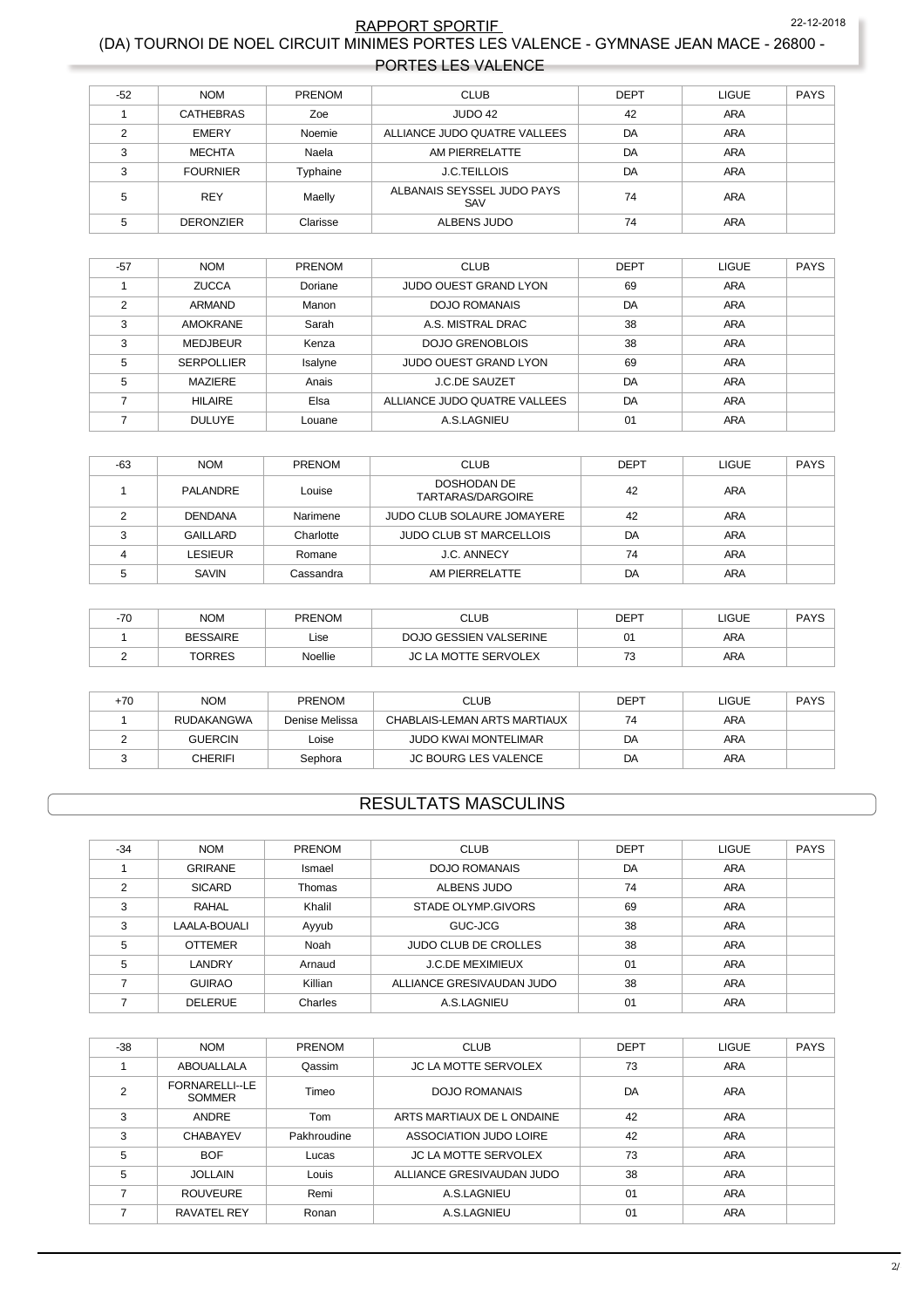### <sup>22-12-2</sup><br>- RAPPORT SPORTIE (DA) TOURNOI DE NOEL CIRCUIT MINIMES PORTES LES VALENCE - GYMNASE JEAN MACE - 26800 22-12-2018 PORTES LES VALENCE

| $-42$          | <b>NOM</b>               | <b>PRENOM</b> | <b>CLUB</b>                  | DEPT | <b>LIGUE</b> | PAYS |
|----------------|--------------------------|---------------|------------------------------|------|--------------|------|
|                | <b>CHANSSEAUME</b>       | Colin         | ALLIANCE GRESIVAUDAN JUDO    | 38   | <b>ARA</b>   |      |
| $\mathfrak{p}$ | <b>MAGHROUM</b>          | Mohamed-Ayoub | <b>ESSM KODOKAN DAUPHINE</b> | 38   | <b>ARA</b>   |      |
| 3              | <b>RAPIN</b>             | Amaury        | <b>EJT DE MONTAGNY</b>       | 69   | <b>ARA</b>   |      |
| 3              | <b>FRANCESCHI</b>        | Zian          | ALBENS JUDO                  | 74   | <b>ARA</b>   |      |
| 5              | <b>BORDE</b>             | Sylvain       | JUDO 42                      | 42   | <b>ARA</b>   |      |
| 5              | <b>VILLANOVA</b>         | Flavio        | <b>JC LA MOTTE SERVOLEX</b>  | 73   | <b>ARA</b>   |      |
|                | <b>HUGON-JEANNIN</b>     | Leo           | GUC-JCG                      | 38   | <b>ARA</b>   |      |
|                | <b>OUAZZINE</b><br>ANDRE | Moand         | ARTS MARTIAUX DE L ONDAINE   | 42   | <b>ARA</b>   |      |

| $-46$         | <b>NOM</b>                        | PRENOM   | <b>CLUB</b>                              | <b>DEPT</b> | <b>LIGUE</b> | <b>PAYS</b> |
|---------------|-----------------------------------|----------|------------------------------------------|-------------|--------------|-------------|
|               | EBERHARDT                         | Pierre   | <b>JC LA MOTTE SERVOLEX</b>              | 73          | <b>ARA</b>   |             |
| $\mathcal{P}$ | <b>GUIDOLIN</b>                   | Mae      | ALLIANCE GRESIVAUDAN JUDO                | 38          | <b>ARA</b>   |             |
| 3             | <b>MARTIN</b>                     | Suwan    | <b>JUDO CLUB DES PORTES DU</b><br>SOLEIL | 74          | ARA          |             |
| 3             | <b>ROCHELET</b>                   | Hugo     | JUDO 42                                  | 42          | ARA          |             |
| 5             | <b>DONNIER</b><br><b>VALENTIN</b> | Aaron    | <b>JC LA MOTTE SERVOLEX</b>              | 73          | ARA          |             |
| 5             | <b>HECHAICHI</b>                  | Mustafa  | A.S. MISTRAL DRAC                        | 38          | ARA          |             |
|               | <b>RIBES</b>                      | Manasinh | STADE OLYMP GIVORS                       | 69          | <b>ARA</b>   |             |
|               | <b>DESQUIENS</b>                  | Natan    | <b>JUDO CLUB NORD ISERE</b>              | 38          | <b>ARA</b>   |             |

| $-50$ | <b>NOM</b>                      | PRENOM            | <b>CLUB</b>                              | <b>DEPT</b> | <b>LIGUE</b> | <b>PAYS</b> |
|-------|---------------------------------|-------------------|------------------------------------------|-------------|--------------|-------------|
|       | <b>FRANCHITTO</b>               | Mohamed<br>Younes | A.S. MISTRAL DRAC                        | 38          | ARA          |             |
| 2     | <b>MOUNIER</b><br><b>GARTIN</b> | Yael              | <b>DOSHODAN DE</b><br>TARTARAS/DARGOIRE  | 42          | ARA          |             |
| 3     | <b>DELALEX</b>                  | Timeo             | <b>JUDO CLUB DES PORTES DU</b><br>SOLEIL | 74          | ARA          |             |
| 3     | <b>RAISS</b>                    | Nahel             | GUC-JCG                                  | 38          | <b>ARA</b>   |             |
| 5     | <b>SALHI</b>                    | <b>Ilies</b>      | AM PIERRELATTE                           | DA          | ARA          |             |
| 5     | LY                              | Mathis            | GUC-JCG                                  | 38          | <b>ARA</b>   |             |
| ⇁     | <b>DIOUF</b>                    | Pape Lasse        | A.L.V. PARILLY JUDO                      | 69          | <b>ARA</b>   |             |
|       | <b>VERPILLAT</b>                | Matteo            | <b>J.C.D AUBENAS</b>                     | DA          | <b>ARA</b>   |             |

| $-55$ | <b>NOM</b>       | <b>PRENOM</b> | <b>CLUB</b>                   | <b>DEPT</b> | <b>LIGUE</b> | <b>PAYS</b> |
|-------|------------------|---------------|-------------------------------|-------------|--------------|-------------|
|       | <b>BLANLOEIL</b> | Ludwig        | <b>DOJO ROMANAIS</b>          | DA          | ARA          |             |
| ົ     | <b>DEBARNOT</b>  | Alexis        | ALLIANCE GRESIVAUDAN JUDO     | 38          | <b>ARA</b>   |             |
| 3     | <b>MAKRI</b>     | Amin          | STADE OLYMP.GIVORS            | 69          | <b>ARA</b>   |             |
| 3     | <b>NOHUTCU</b>   | Adam          | <b>JUDO AGGLO, ECHIROLLES</b> | 38          | ARA          |             |
| 5     | <b>CERVEAUX</b>  | Wilson        | ALLIANCE GENEVOIS JUDO        | 74          | <b>ARA</b>   |             |
| 5     | <b>BAYT</b>      | Vitshika      | ASSOCIATION JUDO LOIRE        | 42          | ARA          |             |
|       | <b>CESSIEQ</b>   | Quentin       | STADE OLYMP.GIVORS            | 69          | <b>ARA</b>   |             |
|       | <b>FARGIER</b>   | Adrien        | DOJO JAUJACQUOIS              | DA          | <b>ARA</b>   |             |

| $-60$ | <b>NOM</b>       | <b>PRENOM</b>   | <b>CLUB</b>                 | DEPT | <b>LIGUE</b> | PAYS |
|-------|------------------|-----------------|-----------------------------|------|--------------|------|
|       | <b>CHAMBRION</b> | Robin           | ALLIANCE GENEVOIS JUDO      | 74   | ARA          |      |
| っ     | <b>SALACROUP</b> | Tom             | <b>J.C.MONTMELIAN</b>       | 73   | <b>ARA</b>   |      |
| 3     | <b>BARNES</b>    | Zoan            | <b>J.C.DU CHEYLARD</b>      | DA   | ARA          |      |
| 3     | <b>CRAS</b>      | Liam            | J C PORTES-LES-VALENCE      | DA   | <b>ARA</b>   |      |
| 5     | <b>MARAS</b>     | Helian          | <b>JUDO CLUB DE SEREZIN</b> | 69   | ARA          |      |
| 5     | <b>DELAY</b>     | Enzo            | STADE OLYMP.GIVORS          | 69   | <b>ARA</b>   |      |
|       | <b>CHARVIER</b>  | <b>Baptiste</b> | <b>JC LA MOTTE SERVOLEX</b> | 73   | <b>ARA</b>   |      |
|       | <b>SOLLIER</b>   | Henry           | <b>JC LA MOTTE SERVOLEX</b> | 73   | ARA          |      |